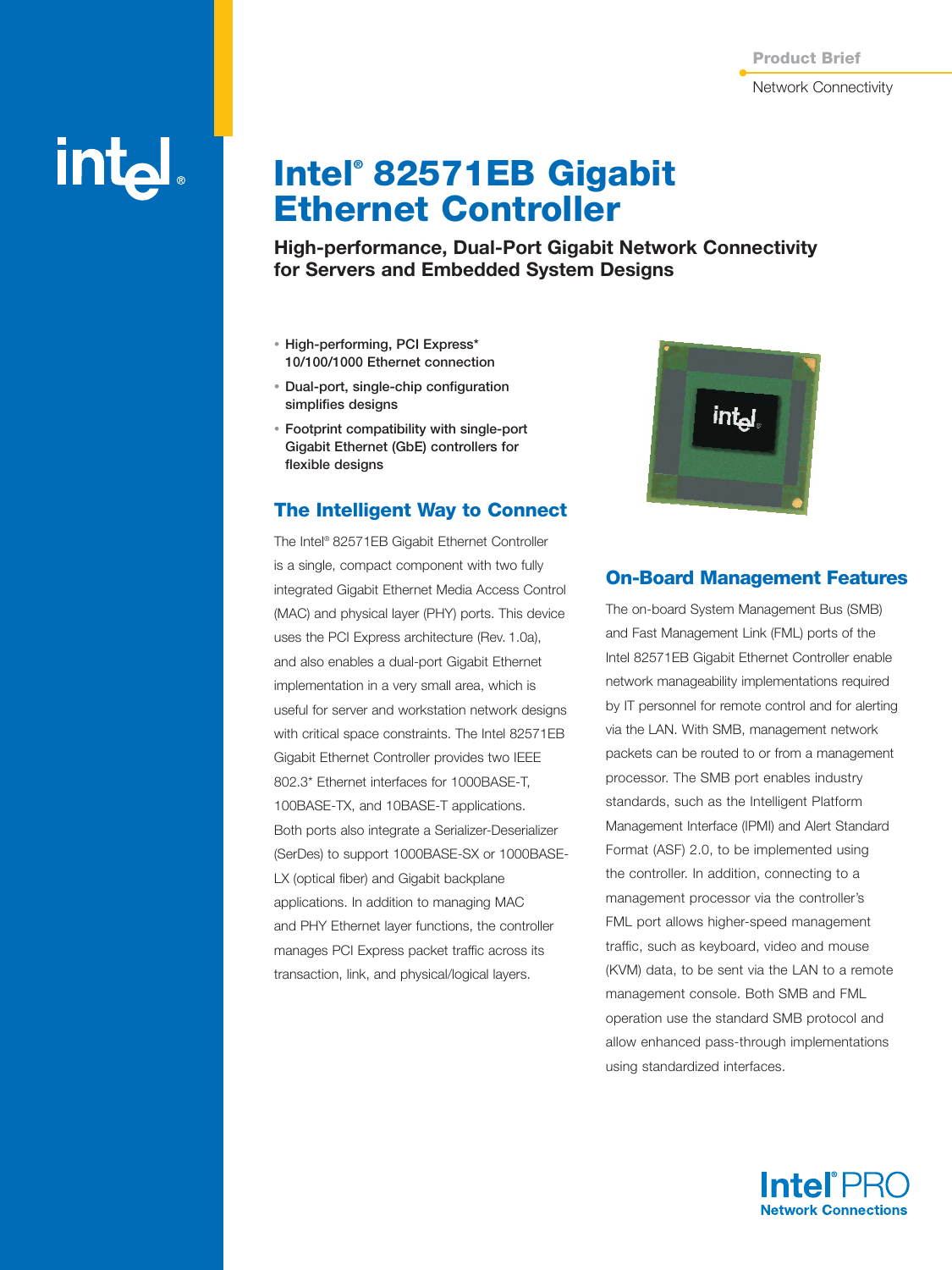### **Features Benefits**

| <b>PCI Express* Features</b> |  |
|------------------------------|--|
|------------------------------|--|

| <b>PCI Express* Features</b>                                                                                                                                                                                                               |                                                                                                                                                                   |
|--------------------------------------------------------------------------------------------------------------------------------------------------------------------------------------------------------------------------------------------|-------------------------------------------------------------------------------------------------------------------------------------------------------------------|
| Uses x4 PCI Express interface on Memory Control Hub (MCH) device                                                                                                                                                                           | • Bus sharing not required<br>• Low latency path to memory                                                                                                        |
| 2 Gbps peak bandwidth per direction per PCI Express lane                                                                                                                                                                                   | • Supports dual-port Gigabit Ethernet at wire speed                                                                                                               |
| Complies with peripheral component interconnect (PCI) Power<br>Management 1.1 and advanced configuration and power interface<br>(ACPI) 2.0 register set (D0 & D3 power states, Network Device Class<br>Power Management Specification 1.1) | • Provides PCI Express power management capabilities for PC and embedded applications                                                                             |
| High bandwidth density per pin                                                                                                                                                                                                             | • Less congested board routing                                                                                                                                    |
| <b>Gigabit MAC/PHY Advanced Features</b>                                                                                                                                                                                                   |                                                                                                                                                                   |
| Wide, pipelined internal data path architecture                                                                                                                                                                                            | • Low-latency data handling                                                                                                                                       |
|                                                                                                                                                                                                                                            | • Superior direct memory access (DMA) transfer-rate performance                                                                                                   |
| Multiple, optimized transmit (Tx) and receive (Rx) queues                                                                                                                                                                                  | • Network packet handling without waiting or buffer overflow<br>• Efficient packet prioritization                                                                 |
| Dual 48 KB configurable Rx and Tx first-in/first-out (FIFO) buffers<br>with support for error correction code (ECC)                                                                                                                        | • No external FIFO memory requirements<br>• FIFO size adjustable to application<br>• Error detection and correction for FIFO data                                 |
| Support for transmission and reception of packets up to 9 Kbytes                                                                                                                                                                           | • Enables use of jumbo frames                                                                                                                                     |
| IEEE 802.3* compliant flow-control support with software-<br>controllable pause times and threshold values                                                                                                                                 | • Frame loss reduced from receive overruns<br>• Hardware or software control over transmission of pause frames                                                    |
| Caches up to 64 packet descriptors per queue                                                                                                                                                                                               | • Efficient use of PCI Express bandwidth                                                                                                                          |
| Programmable host memory receive buffers (256 Bytes to 16 KBytes)<br>and cache line size (64 Bytes to 128 Bytes)                                                                                                                           | • Efficient use of PCI Express bandwidth                                                                                                                          |
| Descriptor ring management hardware for Tx/Rx with optimized<br>descriptor fetching and write-back mechanisms                                                                                                                              | • Simple software programming model<br>• Efficient use of system memory and PCI Express                                                                           |
| Mechanism for reducing interrupts from Tx/Rx operations                                                                                                                                                                                    | • Maximizes system performance and throughput                                                                                                                     |
| Integrated PHY for 10/100/1000 Mbps (full- and half-duplex)                                                                                                                                                                                | • Smaller footprint, lower power dissipation compared to multi-chip MAC and PHY solutions                                                                         |
| IEEE 802.3 auto-negotiation support                                                                                                                                                                                                        | • Automatic link configuration for speed, duplex, flow control                                                                                                    |
| IEEE 802.3 PHY compliance and compatibility                                                                                                                                                                                                | • Robust operation over installed base of Category-5 twisted-pair cabling                                                                                         |
| Built-in cable diagnostics and adjustments for cable faults                                                                                                                                                                                | • Improved end-user troubleshooting<br>• Tolerance of common wiring faults                                                                                        |
| <b>Host Offloading Features</b>                                                                                                                                                                                                            |                                                                                                                                                                   |
| Tx/Rx IP, TCP, and UDP checksum offloading (IPv4, IPv6)                                                                                                                                                                                    | • Lower processor utilization                                                                                                                                     |
| Tx TCP segmentation (IPv4, IPv6)                                                                                                                                                                                                           | • Increased throughput and lower processor utilization<br>• Compatible with large send offload (in Microsoft Windows* operating systems)                          |
| Packet filtering including:<br>• 16 exact-matched packets (unicast or multicast)<br>• 4096-bit hash filter for multicast frames<br>• Promiscuous (unicast and multicast) transfer mode support<br>• Filtering of invalid frames            | • Ability to use advanced packet filtering in software<br>• Lower processor utilization                                                                           |
| IEEE 802.1q* virtual local area network (VLAN) support with VLAN tag<br>insertion, stripping, and packet filtering for up to 4096 VLAN tags                                                                                                | • Ability to create multiple VLAN segments                                                                                                                        |
| <b>Manageability Features</b>                                                                                                                                                                                                              |                                                                                                                                                                   |
| Two SMB ports, one with Fast Management Link capability                                                                                                                                                                                    | • Allows packet routing to and from either LAN port and a Board Management Controller (BMC) such as IPMI<br>• Manageability data transfers up to 8 Mbps peak rate |
| Alerting Standards Format 2.0                                                                                                                                                                                                              | • Standard alerting capability to notify IT of system events                                                                                                      |
| Advanced pass through                                                                                                                                                                                                                      | • Filtering and redirection for management packets<br>• Support for serial text and keyboard redirection and remote floppy/CD                                     |
| Preboot eXecution Environment (PXE) flash interface support<br>$(32 \text{ bit and } 64 \text{ bit})$                                                                                                                                      | • Enables system boot up via the LAN<br>• Flash interface for PXE image                                                                                           |
| Simple Network Management Protocol (SNMP) and Remote<br>Network Monitoring (RMON) statistic counters                                                                                                                                       | • Easy system monitoring with industry-standard consoles                                                                                                          |
| SDG 3.0, Wired for Management (WfM) 3.0 and PC2001 compliant                                                                                                                                                                               | • Remote network management through Desktop Management Interface (DMI) 2.0 and SNMP                                                                               |
| Wake on LAN support                                                                                                                                                                                                                        | • Packet recognition and wake-up for LAN on motherboard applications without software configuration                                                               |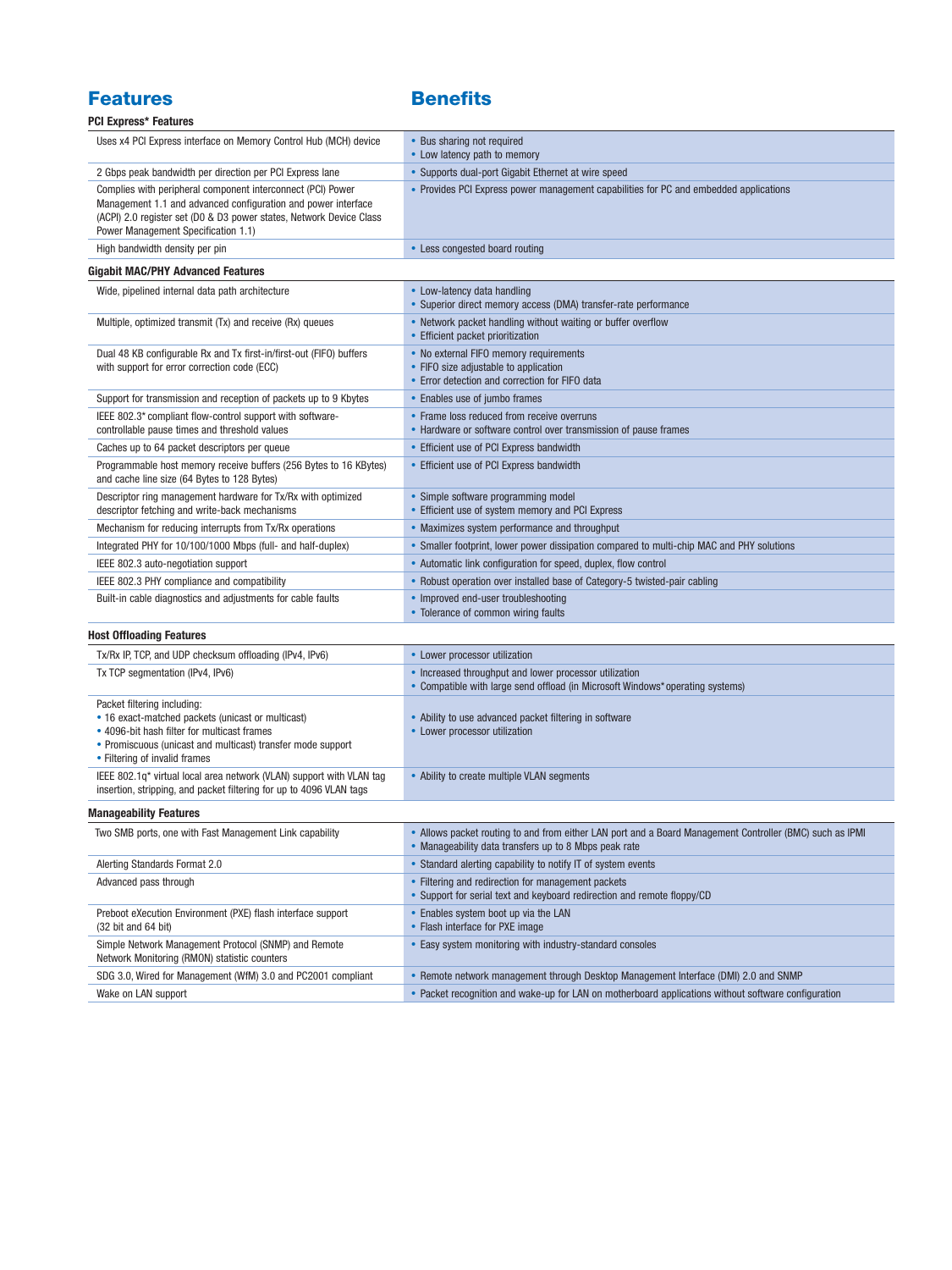| <b>Additional Device Features</b>                                                                                  |  |  |
|--------------------------------------------------------------------------------------------------------------------|--|--|
| • Supports backplane and fiber optic applications                                                                  |  |  |
| • Software-definable function (speed, link, activity) and blinking allow flexible LED<br>signaling implementations |  |  |
| • Lower component count and reduced system cost                                                                    |  |  |
| • Simplified testing using boundary scan                                                                           |  |  |
| • Built-in tests for silicon integrity                                                                             |  |  |
|                                                                                                                    |  |  |
|                                                                                                                    |  |  |
| $\cdot$ 3.3 V                                                                                                      |  |  |
| • 2.8 W @ D0 1000 Mbps<br>• 730 mW @ D3 100 Mbps (wakeup enabled)<br>• 350 mW @ D3 wakeup disabled                 |  |  |
|                                                                                                                    |  |  |
| • 1000BASE-T, 0° to 70° C (with thermal management)<br>• 1000BASE-SX/LX (or SerDes backplane), 0° to 70° C         |  |  |
| $-65^{\circ}$ C to 140° C                                                                                          |  |  |
|                                                                                                                    |  |  |
| • Offers lowest geometry to minimize power and size while maintaining quality and reliability                      |  |  |
| • Lead-free <sup>1</sup> 256-pin Flip-Chip Ball Grid Array (FC-BGA) package                                        |  |  |
|                                                                                                                    |  |  |

#### **High-Performance Design Features**

The Intel 82571EB Gigabit Ethernet Controller for PCI Express is designed for high performance and low memory latency. The device is optimized to connect to a system Memory Control Hub (MCH) using up to four PCI Express lanes. Alternatively, the controller can connect to an Input/Output (I/O) Control Hub (ICH) that has a PCI Express interface. Wide internal data paths eliminate performance bottlenecks by efficiently handling large address and data words. Combining a parallel and pipelined logic architecture optimized for Gigabit Ethernet and for independent transmit and receive queues, the controller efficiently handles packets with minimum latency. The controller includes advanced interrupt-handling features and uses efficient ring-buffer descriptor data structures, with up to 64 packet descriptors cached on chip. A large 48 KByte per port on-chip packet buffer maintains superior performance. In addition, using hardware acceleration, the controller offloads

tasks from the host, such as checksum calculations for transmission control protocol (TCP), user datagram protocol (UDP), and Internet protocol (IP); header and data splitting; and TCP segmentation.

The Intel 82571EB Gigabit Ethernet Controller package is a 17mm x 17mm, 256-ball grid array.

#### **Order Codes**

**82571EB** • HL82571EB **82571EB lead-free1** • JL82571EB